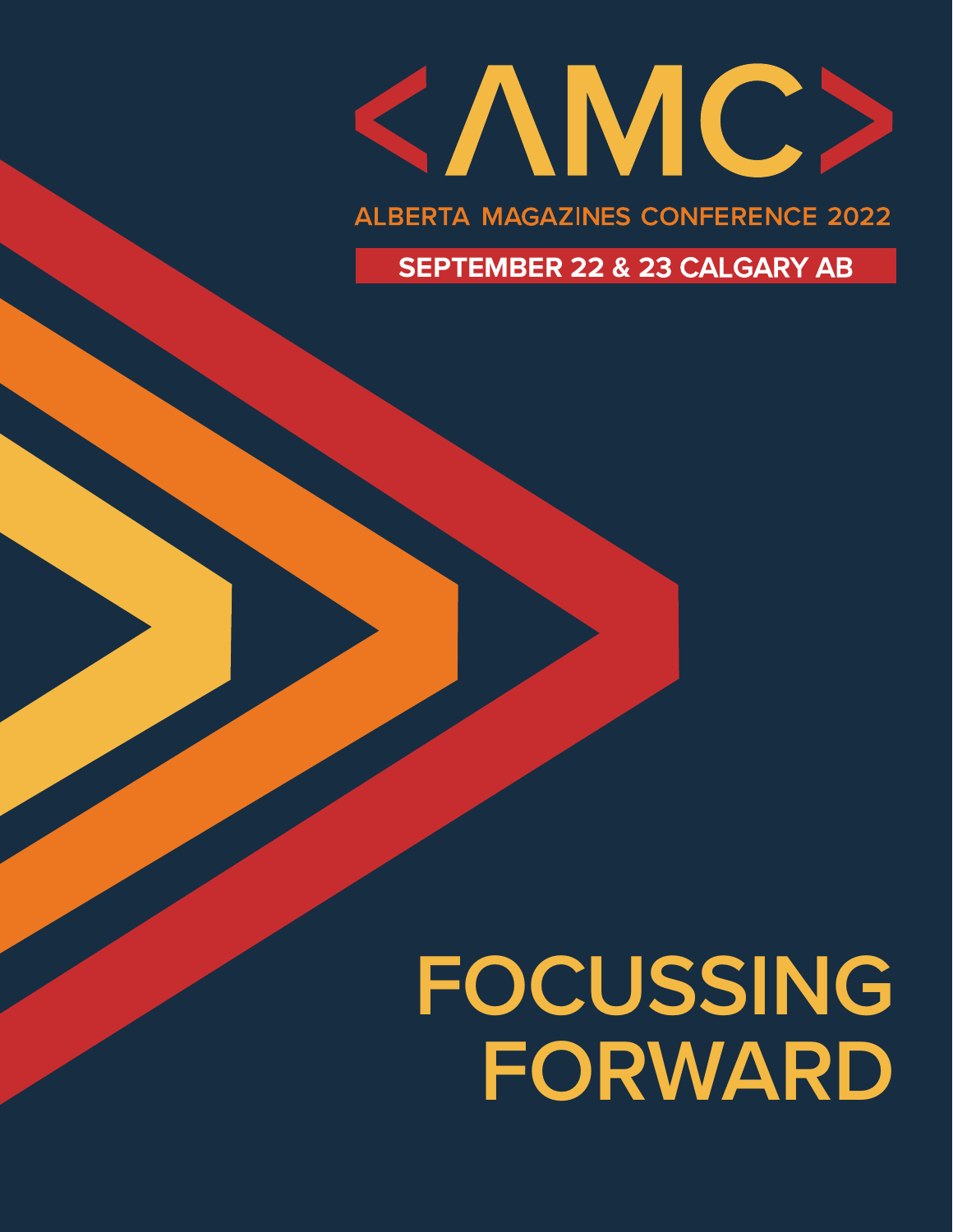### **BE PART OF THE STORY.**

MAKE YOUR BRAND A VITAL PART OF CANADA'S LARGEST MAGAZINE INDUSTRY GATHERING.

It's been a minute!

We're pleased to once again gather media professionals and industry leaders at the Fall 2022 Alberta Magazines Conference and Awards Gala. Here, storytellers and publishing entrepreneurs celebrate excellence, learn new skills and build relationships that will guide their decisions and priorities for the coming year.

Connect your brand with an audience of Canadian magazine professionals looking for inspiration and fresh ideas. You'll be part of the best conversation in town—and an essential part of the AMC 2022 experience.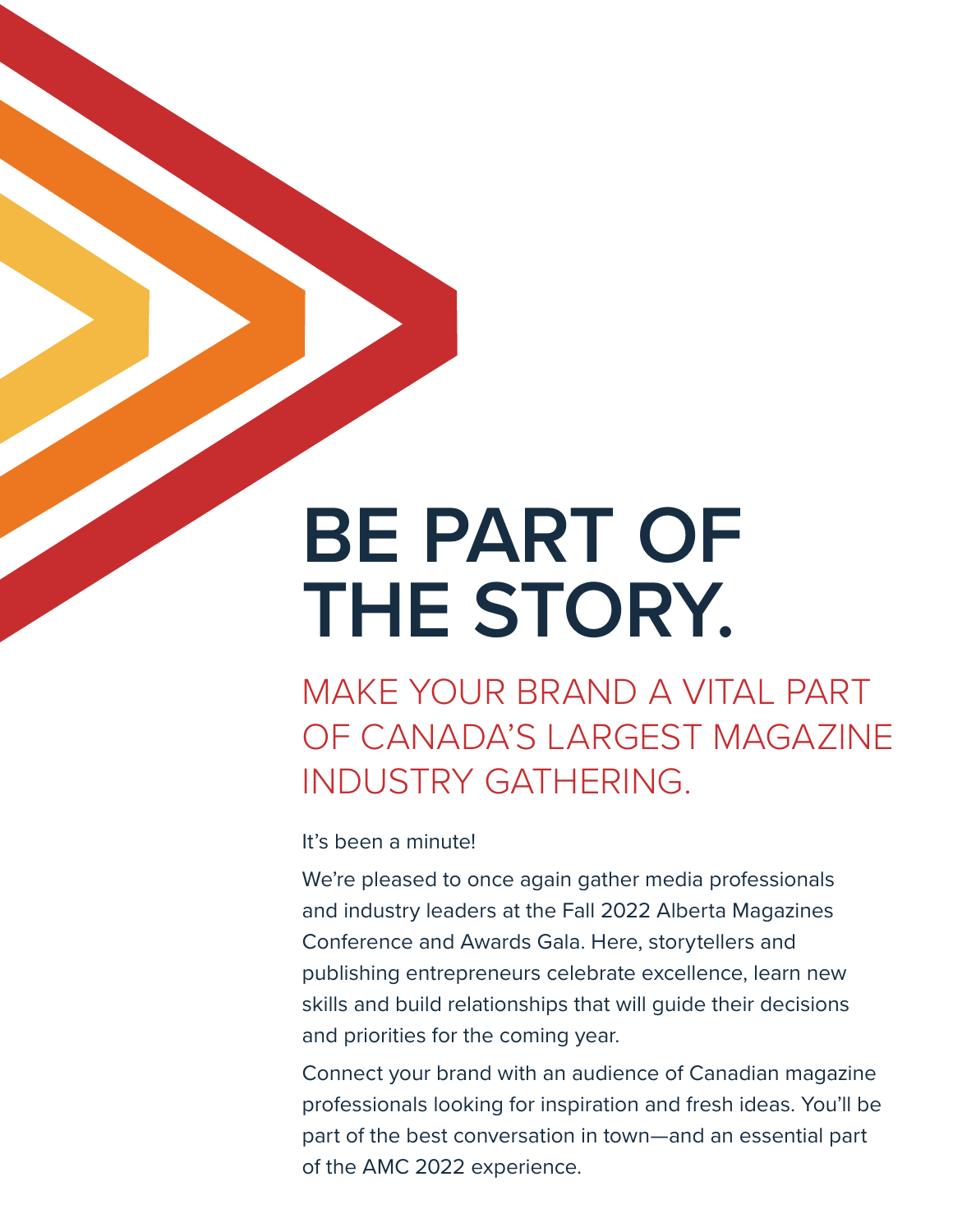

## **PARTNERSHIP OPPORTUNITIES**

| <b>BRAND VISIBILITY</b>                                                                                  | <b>CONTRIBUTING</b><br>\$1,200 | <b>FEATURE</b><br>\$3,500 | <b>BANNER</b><br>\$5,500 |
|----------------------------------------------------------------------------------------------------------|--------------------------------|---------------------------|--------------------------|
| Brand an AMC Special Event                                                                               |                                |                           | V                        |
| Brand an AMC Breakout Session                                                                            |                                |                           |                          |
| Introduce a keynote speaker                                                                              |                                |                           |                          |
| Introduce a session speaker                                                                              |                                | ✔                         |                          |
| Receive verbal recognition at the AMC                                                                    | ✔                              |                           |                          |
| <b>PRINT/DIGITAL MEDIA</b>                                                                               |                                |                           |                          |
| Business profile included in one AMPA member newsletter                                                  | ✔                              |                           |                          |
| Acknowledgement on all AMC signage (digital display and signs)                                           |                                |                           |                          |
| Year-round branding on albertamagazines.com<br>(43,000+ visitors annually)                               | ✔                              | ✔                         |                          |
| <b>SOCIAL MEDIA CALLOUT</b>                                                                              |                                |                           |                          |
| Mentions, links and recognition on social media platforms (4,000+ followers)                             |                                | V                         |                          |
| <b>TRADE SHOW SPACE</b>                                                                                  |                                |                           |                          |
| Exhibition space at the AMC 2022 Trade Show (\$500 value)                                                |                                | V                         |                          |
| <b>AMPA PERKS</b>                                                                                        |                                |                           |                          |
| 2022 Associate Membership with AMPA                                                                      |                                |                           |                          |
| <b>INVITATIONS</b>                                                                                       |                                |                           |                          |
| Two Full Conference Passes, including an invitation to the Alberta Magazine<br>Awards Gala (\$540 value) |                                |                           |                          |
| One Full Conference Pass, including an invitation to the Alberta Magazine<br>Awards Gala (\$270 value)   | V                              | ✔                         |                          |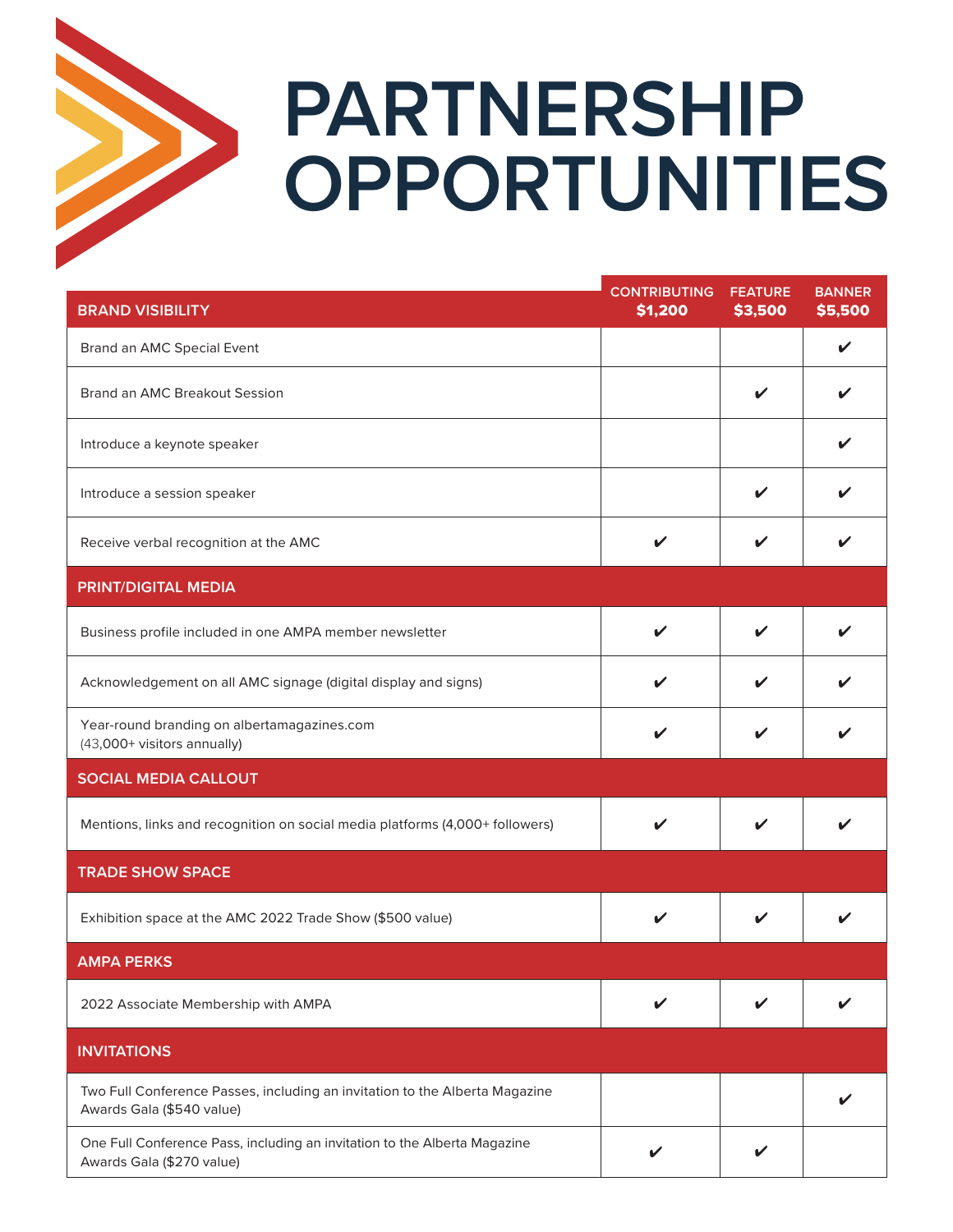## **SPONSORING EXCELLENCE**

The Alberta Magazine Awards Gala 2022 celebrates outstanding magazine work and the talented people who create it. To sponsor an award category for the industry's most anticipated annual event is to connect your brand with the very best in the business.

### AWARDS CATEGORY SPONSOR \$800

### **ACHIEVEMENT AWARDS**

ACHIEVEMENT IN PUBLISHING BEST NEW MAGAZINE EDITOR OF THE YEAR MAGAZINE OF THE YEAR VOLUNTEER OF THE YEAR

#### **VISUAL CATEGORIES**

ART DIRECTION SINGLE ISSUE FEATURE DESIGN ILLUSTRATION PHOTOGRAPH: ESSAY PHOTOGRAPHY: LANDSCAPE, STILL LIFE, ARCHITECTURE PHOTOGRAPH: PEOPLE AND PORTRAITURE

#### **WRITTEN CATEGORIES**

ALBERTA STORY EDITORIAL PACKAGE EMERGING WRITER ESSAY FEATURE WRITING LONG FEATURE WRITING SHORT FICTION POETRY PROFILE SERVICE JOURNALISM

#### **INTEGRATED CATEGORIES**

COVER DIGITAL PRESENCE